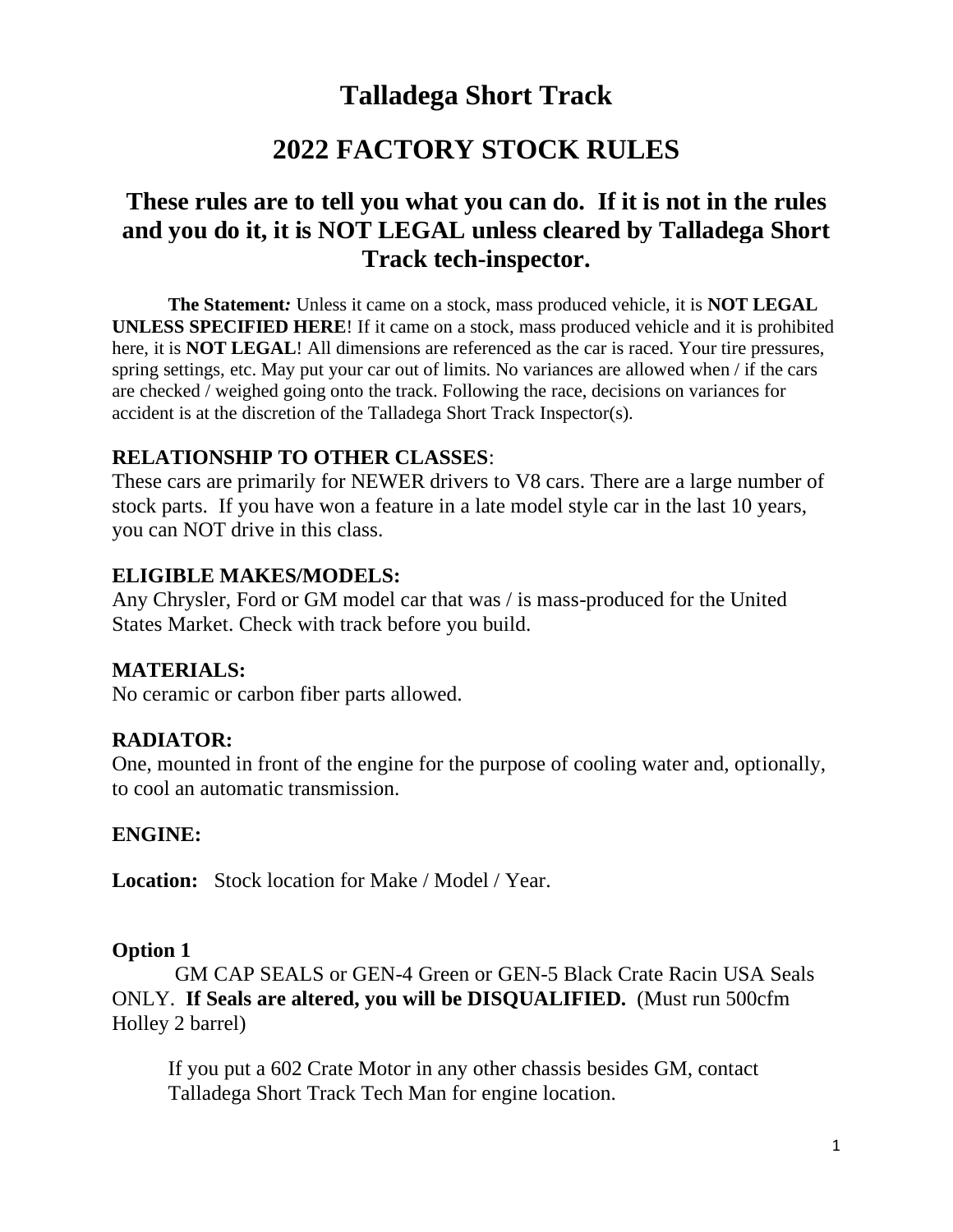## **Option 2**

#### **Engine MUST pull 16" of Vacuum @ 1,000 RMPs, NO MORE than 180 lbs compression. No Vacuum Pumps.**

**BLOCK:** Stock based, steel, small block not to exceed 362 ci. Must be stock bore (+60 okay) and stroke. NO stroker / hybrids (No 383ci Chevys, No 347 Fords, ect.) All engine casting numbers stamped on the engine must be unaltered.

**CAM:** Chain driven.

**LIFTERS:** Solid or hydraulic. No rollers or mushrooms. No ceramic.

**PISTONS:** Dished or Flat. No Domes.

**RODS:** OEM length. Example: SBC must be 5.7" I-Beam Rods No 6" rods. No H-Beam rods.

**HEADS:** OEM iron heads. Vortec heads okay, Vortec copy okay. Not to exceed 173 intake runner volume. No Porting or Polishing. OEM style stamped steel rockers. No roller rockers. No roller tipped rockers. Screw in studs and guide plates OKAY. No Porting/ Polishing.

**VALVES:** Maximum of 2 valves per cylinder. Max intake is 2.02. Max exhaust is 1.600. **CARBURETOR:** One carburetor 500 cfm two-barrel Holley with stock, unaltered, throttle arm and butterflies. Choke plate may be removed. No Porting or Polishing. MUST PASS GO/NO GO gauge. The accelerator pump squirters may not extend into the area directly above the venturi (Tech Purposes). Recommend Epoxing the boosters for safety.

**CARBURETOR CLAIM**: Any car owner of a car in the FEATURE RACE may claim the carburetor of any car finishing ahead of the claimers car, in the FEATURE RACE for \$300 and swap of claimers carburetor. **Only 1 Claim per year.** (Talladega Short Track Tech Inspector(s) will have final say so if carburetor is in shape to swap).

### **INTAKE MANIFOLD:**

No Porting / Polishing. OKAY to drill the intake, to mount on Vortec heads. Any cast iron or aluminum intake. **Dual Plane Intake ONLY.**

### **CARBURETOR ADAPTER / SPACER:**

No more than 1 adapter and no more than 1 spacer, a combined total of 1" thick. May be Aluminum, Wooden or Plastic. Cannot extend into manifold.

#### **AIR FILTER HOUSING:**

No vacuum lines allowed between the air cleaner and the carburetor. Only one, round, mass produced air cleaner may be used. Maximum size of the element will be 14" in diameter by 4" tall. Air cleaner top and bottom must be made of solid metal.

### **IGNITION:**

Battery operated. OEM electronic ignition system such as HEI required. Distributor must be mounted in the stock location and maintain the stock firing order. No crank / triggered ignition. No ignition boxes.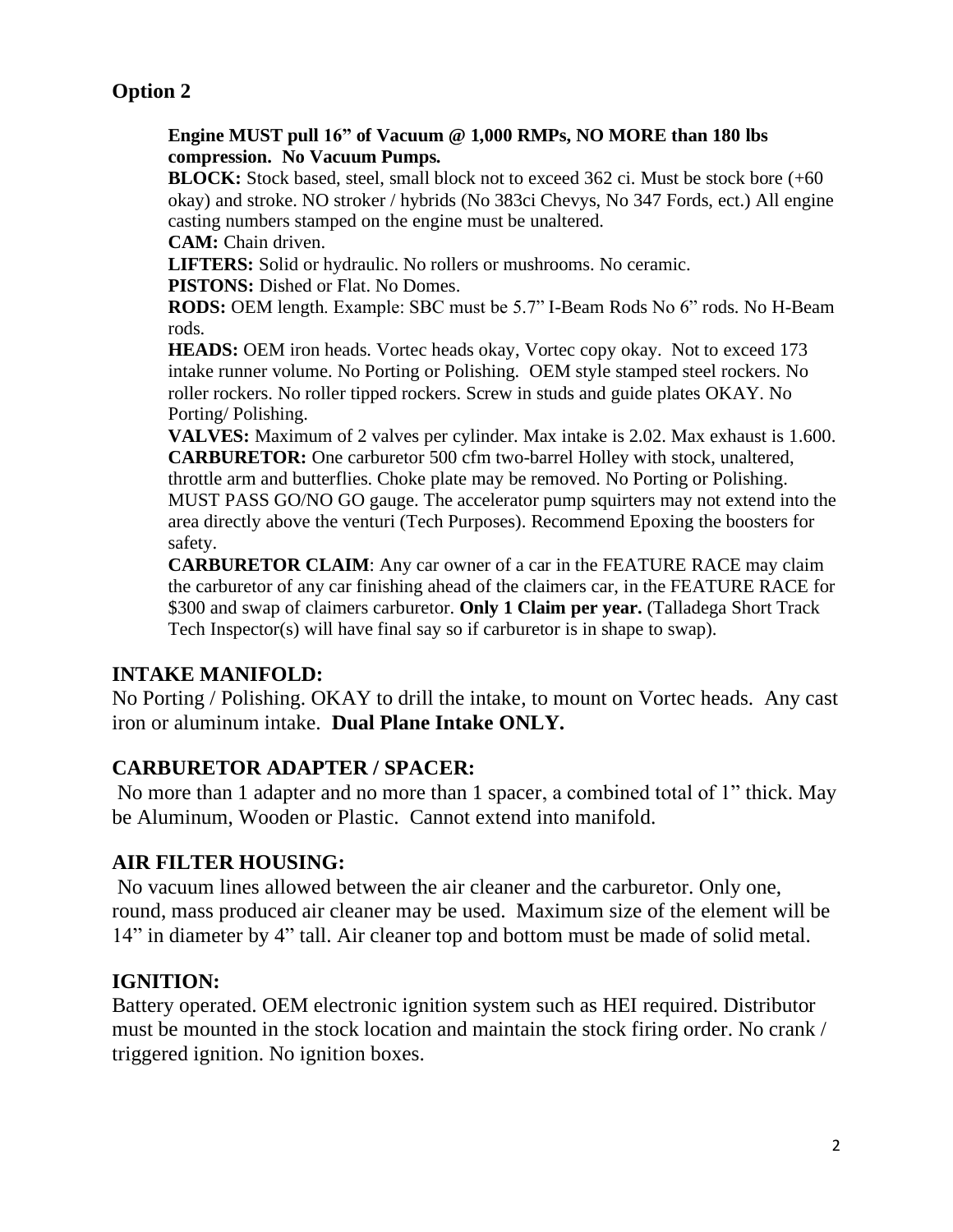## **ALTERNATOR**:

If used, must be 12 volt and of OEM design.

#### **HARMONIC BALANCER:**

After market to include fluid damper okay.

#### **NUMBER ONE PLUG:**

Must be at stock location for make and model. Engine has to be in stock location on frame. **ZERO ENGINE SETBACKS.**

#### **STARTER:**

Full size or Mini Starter okay. MUST HAVE STARTER.

#### **WATER PUMP:**

Aftermarket okay.

#### **POWER STEERING PUMP:**

Stock location. Aftermarket power steering pumps and steering quickeners are okay.

#### **ACCESSORIES**:

Other items must be OEM style but may be after-market items.

#### **PROHIBITED**:

Any titanium or other similar sophisticated lightweight parts. Mounting the engine so that the centerline of the crankshaft is more than 1" from the center point between the 2 top ball joints.

#### **FUEL:**

Racing gasoline OKAY. **NO E-85**. No aftermarket additives. No cool cans. See the safety rules on the required fuel cell.

#### **EXHAUST:**

Must exit approximately parallel to the ground and not be aimed in the direction of the cockpit. Headers OKAY with 1 5/8" primaries and 3" collectors. No over the frame or crossover headers.

### **FLYWHEEL/FLEXPLATE:**

OEM steel only. OEM dimensions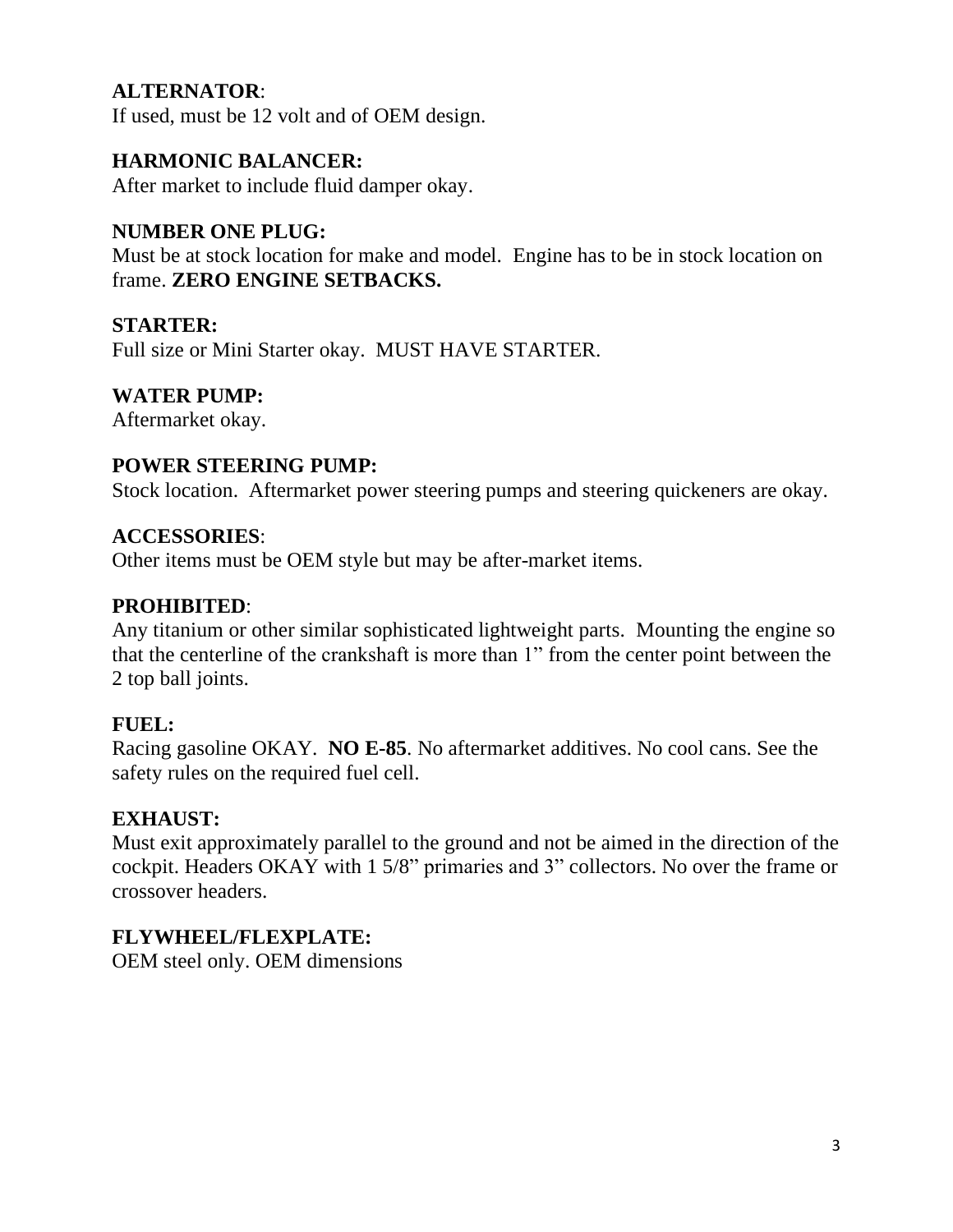## **CLUTCH/TRANSMISSION:**

Single disc clutch only 10 ½" minimum. No aluminum flywheel. Stock type flywheel to weigh no less than 14lbs., stock type pressure plate no less than 13lbs., stock disc type clutch and flywheel required. Stock torque converter 11" minimum required with automatic transmission. Transmission may have shift kit installed, ¼" steel plate surrounding stock bell housing or blow proof bell housing required. No racing clutches are light flywheels, or small torque converters, or racing torque converters are allowed. Functioning torque converters must weigh 38lbs minimum.

### **DRIVE SHAFT:**

OEM steel. Universal joints are to be similar in design to OEM units.

### **REAR END:**

Ford 9" OKAY in any make. **When using 9" Ford make sure brackets are in stock location. IF any questions about stock location, call track BEFORE you weld brackets on.** OEM 5 or 6 lugs OKAY, **consider installing C-Clip eliminators** or other provisions such as that breaking a rear axle does not cause the axel to come out of the housing.

#### **BRAKES:**

Minimum of 2 rear and 1 front brake. No floating brakes.

## **One Master Cylinder ONLY. No Brake Dais.**

### **BATTERY**:

May use 2 batteries. If battery is located in drivers compartment it must be in an enclosed battery box and securely fastened. No bungee cords or ratchet straps. **NO EXCEPTIONS**. Must power the starter and the ignition and any accessories.

### **CHASSIS:**

OEM for Make / Model / Year of the body.

### **WHEELBASE:**

Must be as manufactured for the Make / Model / Year. **Minimum Wheelbase 108".** A one-inch tolerance may be allowed at the direction of the Talladega Short Track Technical Inspector for accident damage the day of race.

### **STEERING:**

OEM style for Make / Model. No Rack and pinions unless OEM Equipped.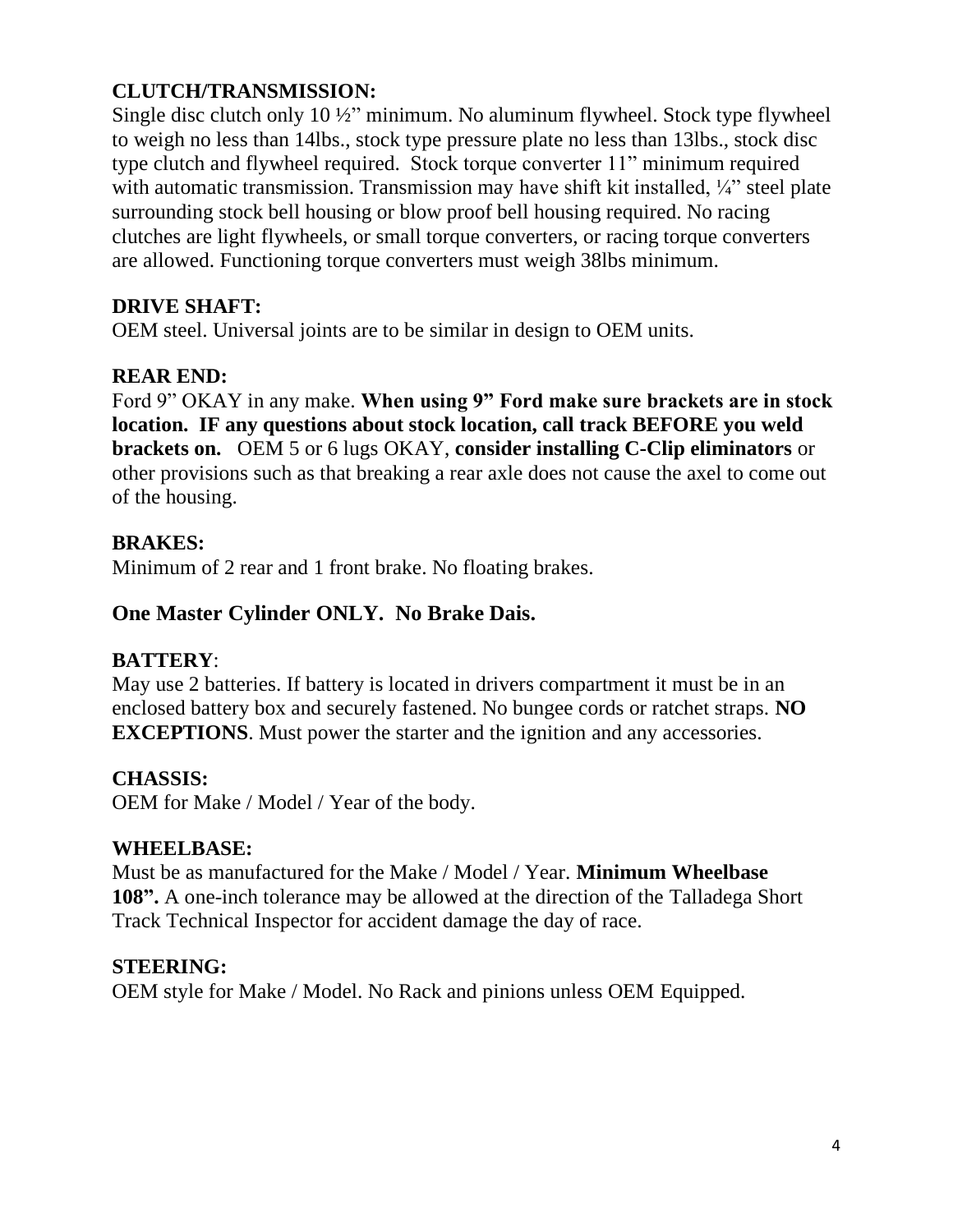**SHOCKS: The Only Shocks ALLOWED in this class are**

- **Afco 10 Series Non/take apart stock mount shocks.**
- **FRONT Shocks Afco 1020, 1021, 1022.**
- **Metric REAR Shocks Afco 1030, 1031, 1035.**
- **Leaf Spring Car Shocks 1032, 1033, 1034.**

**Talladega Short Track has the right to take your shock or shocks at any time of the season and have them dyno, to make sure they are legal. During this time of checking your shocks, Talladega Short Track will provide you with a shock or shocks until the results come back. If for any reason your shock or shocks are deemed illegal, you will be disqualified, lose all points and winnings from that event. Winnings will be held, until we get results back.**

There will be a **\$100.00 Claim Rule per shock**; you can only Claim ONCE a season.

# **FRONT SUSPENSION:**

Upper A-arm and all steering linkage may be reinforced as long as their identities remain clear. May use stock dimension tubular upper A-Arms must be mounted in stock location on chassis. OEM style and dimensions racing shocks allowed. Shocks MUST use the OEM mounts and remain in their OEM location. NO SCREW JACKS. No Bump Stops or Shock Covers. NO SPRING RUBBERS. NO SPRING BUCKETS. NO CHAINS, NO CABLES, or NO TETHERS allowed anywhere on chassis or suspension. **SHOCKS MUST BE MOUNTED IN STOCK LOACTION, NO SHOCK EXTENTIONS.**

OEM style and dimension racing springs allowed. Springs must remain in their stock mounts and locations. For coil spring cars you may use 5" springs. Chrysler torsion bar suspension is permitted if it was stock on the year and model designated for the car. No driver adjustable suspension devices permitted. Lower control arms MUST BE STOCK to the chassis being used. Also, upper control arms, spindles and lower control arms must be in STOCK LOACTION for chassis being used. Speedway 3- Piece Spindle or Stock ONLY. Spindle must be for make of car. (Example Camaro to Camaro, Metric to Metric.)

# **REAR SUSPENSION:**

OEM. Shocks must use the OEM mounts and remain in their OEM location. If using a 9inch Ford housing lower, shock mount must be 4½ inches below bottom of axle tube. ½ inch TOLERANCE. NO Shock Extensions, No Spacers or Washers. NO SCREW JACKS. No Bump Stop or Shock Covers. OEM style and dimension racing springs allowed. NO SPRING RUBBERS. NO SPRING BUCKETS. NO CHAINS,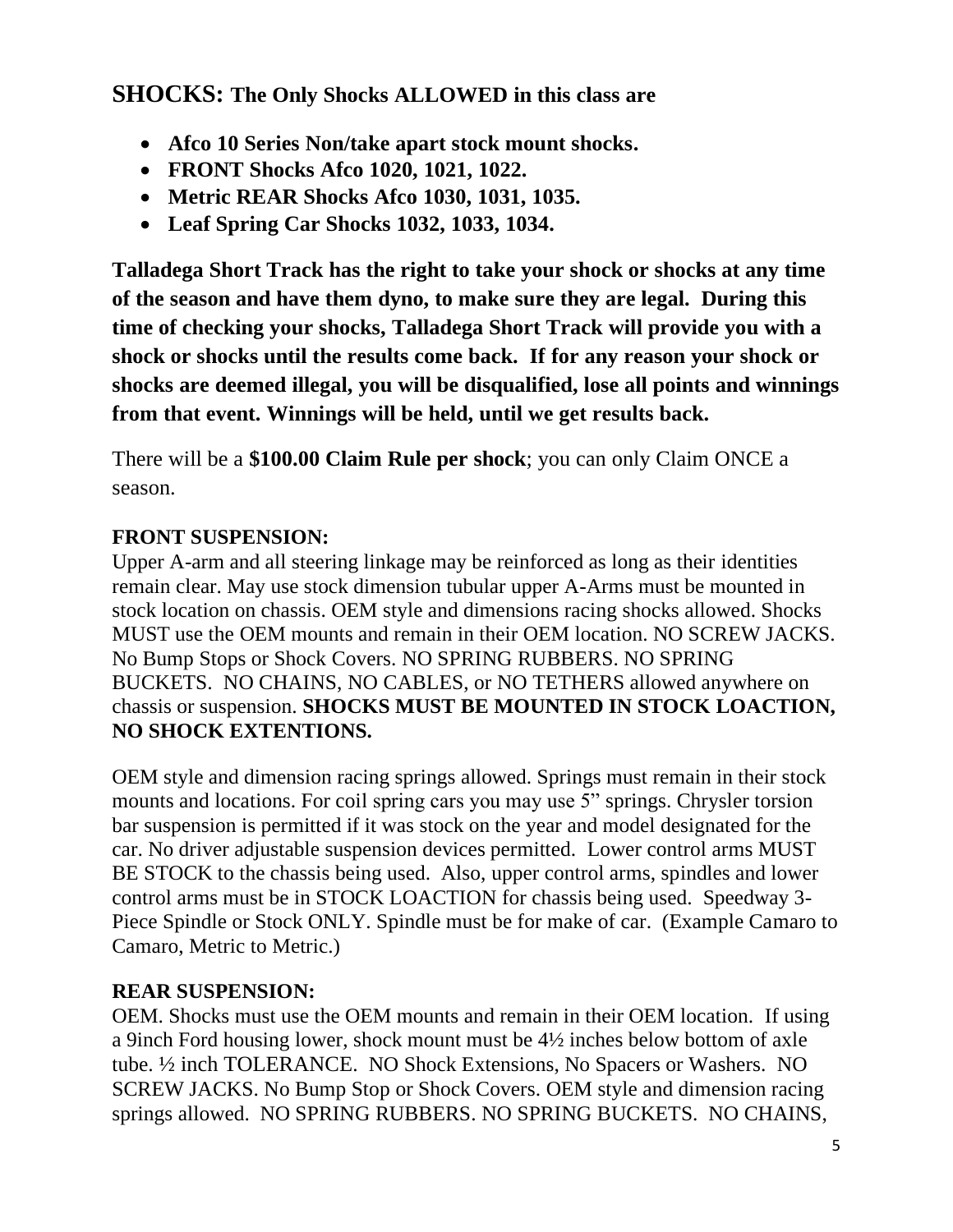NO CABLES, or NO TETHERS allowed anywhere on chassis or suspension. Springs must remain in their stock mounts and location. For coil spring cars you may use 5" springs. Chrysler torsion bar suspension is permitted if it was stock on the year and model designated for the car. OEM design leaf spring setups in which the springs are securely fastened to the rear end are OKAY. No driver adjustable suspension devices permitted. No "Z" links, aftermarket pan hard bars, aftermarket J-bars, torque links, torque arms, damper shocks, fifth coils, ECT.

## **TRACTION CONTROL:**

Other than listed under REAR SUSPENSION, no other traction devices are permitted.

### **BODY:**

OEM production body or **sheet metal body OKAY MUST LOOK STOCK APPEARING (WE WILL NOT LET THIS GET OUT OF HAND)**. Complete stock body, unaltered except as stated here. Hoods may be gutted. Firewall must be completely stock and in the stock location. No open holes in firewall (seal Penetrations). Maintain the stock floor from firewall rearward to the leading edge of the trunk. There must be a firewall between the driver's compartment and the trunk. Car must be sealed at the back of back seat frame work**. NO decking allowed, must have open cockpit from firewall to rear firewall.** All doors must be welded and / or bolted shut. Doors may be gutted. Install 3 driver's sidebars, with  $1/8$ " steel plate covering the door bars from front to back and top to bottom welded in place on outside of bars (Strongly Recommended). Install a minimum of 2 right side bars. The frame rails do not count as the door bars. See the safety rules for other items. Front inner panels optional on shock cars, required on strut cars. Trunk lid may be gutted. All glass must be removed. No mirrors. Grill may be replaced with wire mesh. Must have stock bodylines. Must have a metal firewall between driver and fuel cell. No fuel line in driver's compartment unless contained in conduit / pipe. Fenders may be cut for tire clearance. Front fender well may be removed. The rear of the car must be closed in. Rear of car must have downward slope from back of rear glass to back of trunk lid or tail piece. A minimum of 2inches.

### **NOSE / GRILL:**

Aftermarket plastic nose for Make / Model OKAY. Front grill may be removed if such nose is installed. MUST Match Body/ Year Model.

### **Hood:**

May have an opening for the air cleaner. The claimed engine size must be displayed on each side of the hood reading from the closet side of the car. Use letters at least 3" tall with the length proportional to the height.

# **ROOF:**

Stock appearing. No spoilers or wings. The left and right edges of the roof are to be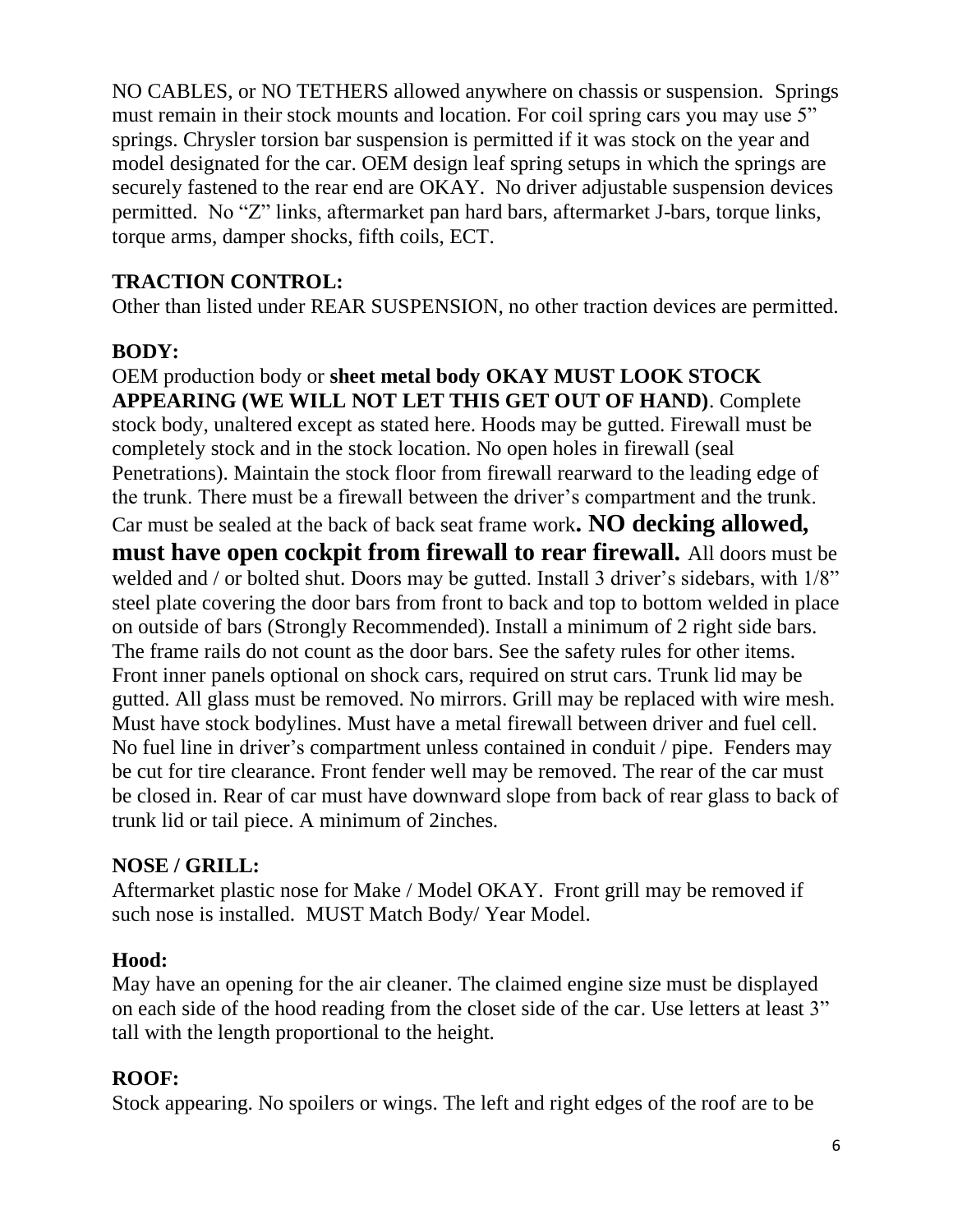approximately the same height from the top of the doors and quarter panels. No more than 1" tolerance. The left and right-side support panels for the roof must be the same design and front to back length.

## **INTERIOR:**

See the section on SAFETY.

No part of the seat may extend rearward past the plane generated by connecting the rear most edges of the doors. Aftermarket GAS pedal OKAY. (May be relocated). Must retain OEM window openings.

# **TRUNK LID:**

Required. May be gutted. Must be able to be opened.

## **REAR BUMPER:**

Any Make / Model OEM OK. Fabricated OK if approved by Magnolia Motor Speedway Tech. Ends must be smooth. Must be attached to the frame or roll cage in at least 4 places, 2 on each side of centerline.

## **SPOILERS:**

Not allowed, **PERIOD**. (If your car came with one take it OFF).

### **WHEELS:**

15X8 Steel wheels only. No wide fives. Must mount with at least 5 lug nut design. Mud caps OKAY. **Bead Locks OKAY RIGHT SIDE ONLY`.**

# **TIRES:**

Hoosier H500. NO MUD GRIPS. NO GROOVING TIRES. **NO CHEMICAL ALTERATION ON TIRES.**

# **WEIGHT:**

All cars must weigh 3200 pounds with driver on board.

**\*\*\*HIGHLY RECOMMEND You are allowed to have two seats in car for a passenger, you MUST have proper door bars in right side of car and proper safety seating. If you have a passenger and WIN a race you receive a \$50.00 BONUS.** 

**Any Passenger Under 18 years of age MUST Be approved by Talladega Short Track Tech Official.**